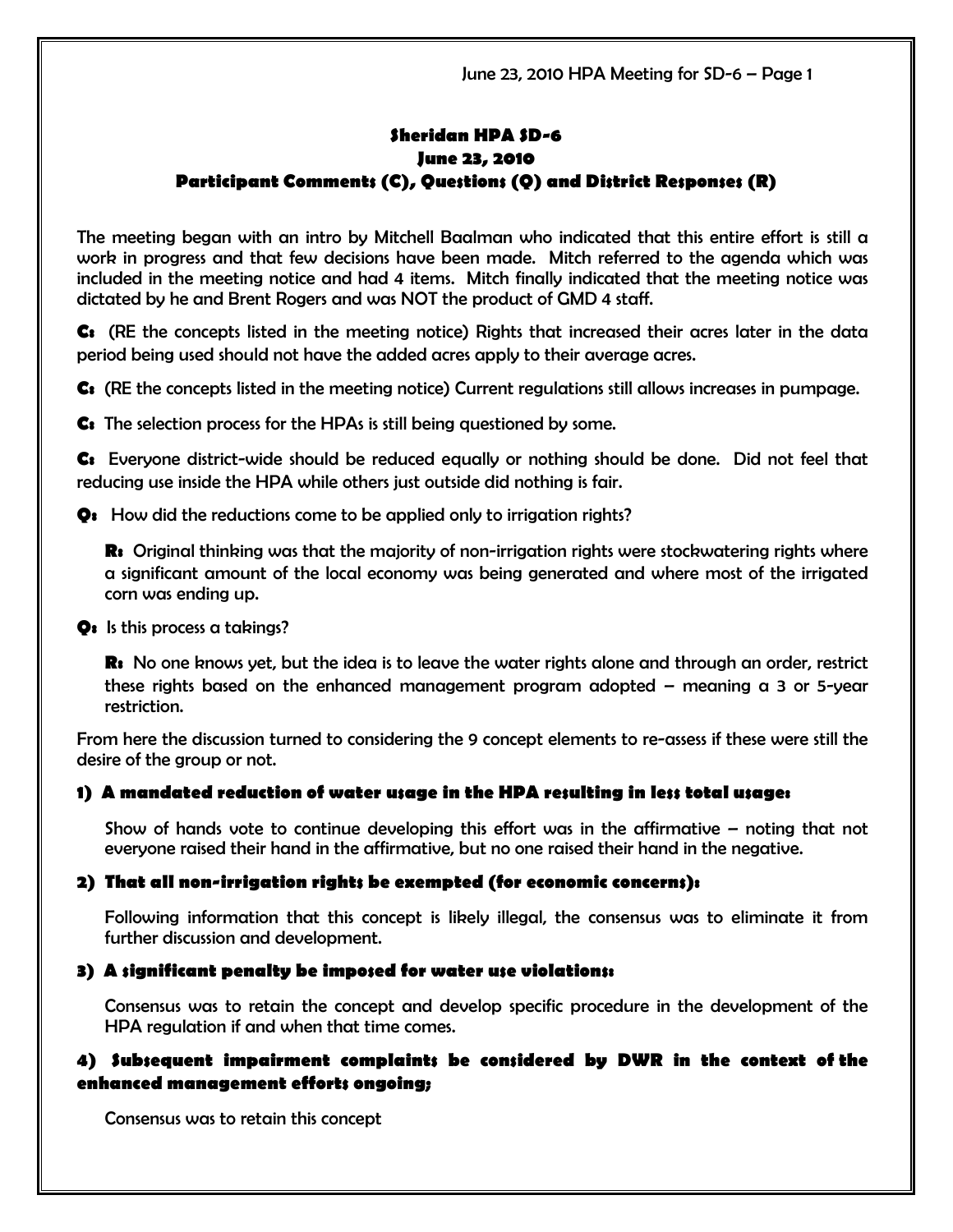### 5) The regulation implementing these conditions be automatically sunsetted after the specific program period – to be locally amended or eliminated per stakeholder decision;

Consensus to retain this concept

#### 6) Individual water right priority be a non-factor;

Much discussion but on a show of hands vote, 20 voted to retain this concept and 7 voted in the negative.

#### 7) Water rights that have reduced their recent water use be reduced a lesser amount;

Consensus was to retain this concept.

#### 8) That an IGUCA approach (Intensive Groundwater Use Control Area) not be taken;

Consensus was to continue developing a bottoms-up approach outside the IGUCA process until this is no longer an option.

#### 9) That water rights already in a set-aside conservation program, or have not used water at all in the specific target years, not be penalized:

Consensus was to retain this concept.

C: GMD 4 staff offered to meet with any group who wanted to catch up by going back to the beginning to cover again the introductory presentations.

C: GMD 4 staff stated that they have offered very little in the way of suggested goals and/or approaches. The role of GMD 4 in this process is to find a way to implement whatever the group decided should be their future goal(s) and approaches.

**C:** There needs to be a more **formal approach** to this process. Suggested a voting procedure  $-1$ water right, 1 vote.

C: Agreed that a voting process is needed for decisions, but felt there needed to be some input mechanism for those who cannot attend or are absentee – suggested a ballot be provided on all the issues.

C: Felt that there has been enough opportunity for anyone to get involved if they wanted to. Absentee landlords have been getting meeting notifications and have had ample opportunity to get with operators if they were interested or concerned.

This issue broke into many side discussions and comments – all of which were not able to be captured. There were clear differences of opinion on the issues of: 1) voting in meetings such as this one; 2) getting input from the remainder of the stakeholders who have not been participating; and whether the additional input should be formal (by voting ballot) or informal (by questionnaire or survey). There were also comments concerning who should be receiving the ballots/surveys.

GMD 4 staff suggested a more formal informal process might include a process where the final recommendations to the board be made in the form of a petition requiring a set number of signatures. It could also be argued that the required public hearings for the management program, any regulations done for this effort, and the added public hearing for the final recommendations, constitutes enough of a formal process. GMD 4 staff also indicated that the group could organize however they wanted to and get as formal as they wanted to. It is not certain that any consensus was reached on this concept.